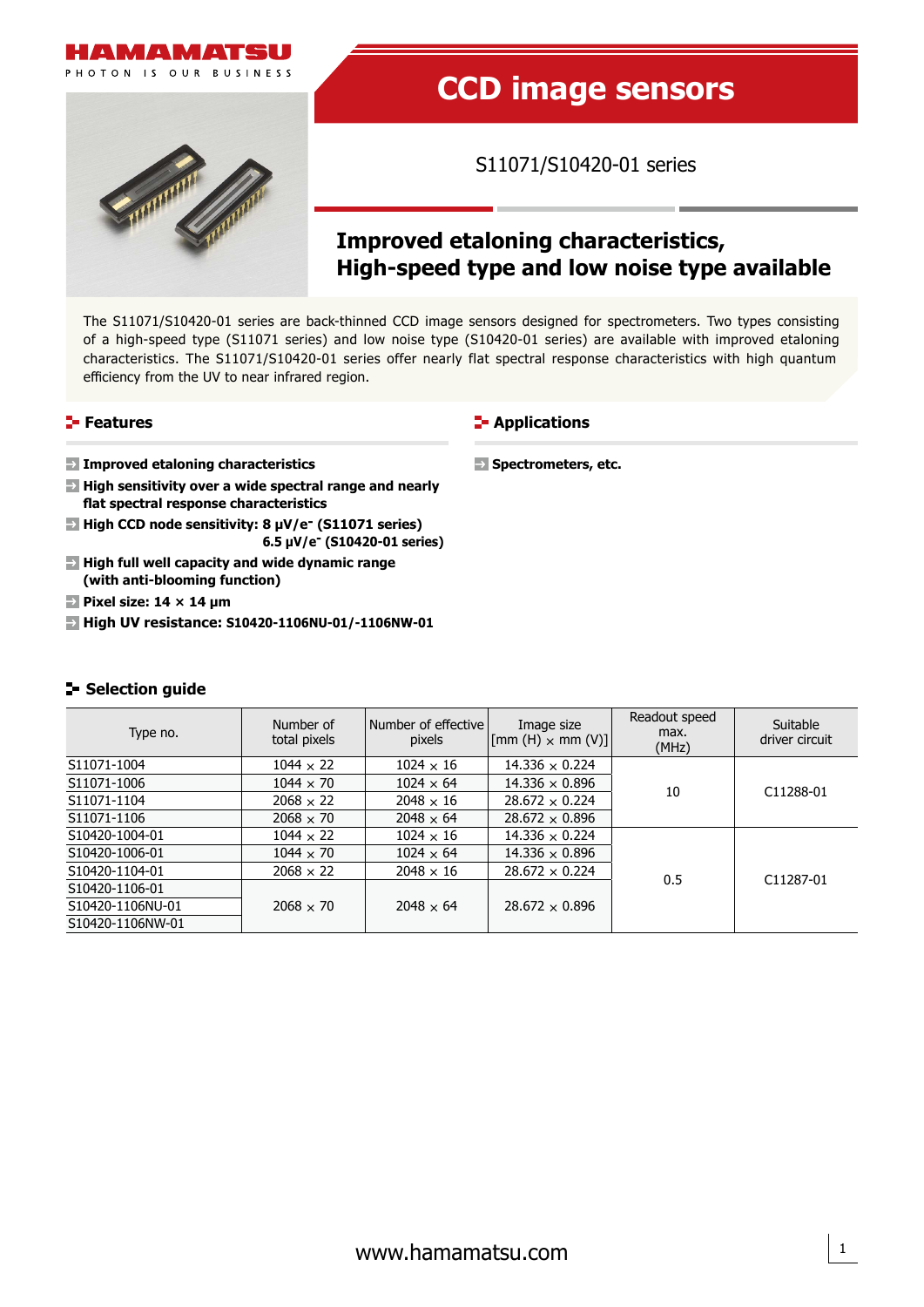# **Improved etaloning characteristics**

Etaloning is an interference phenomenon that occurs when the light incident on a CCD repeatedly reflects between the front and back surfaces of the CCD while being attenuated, and causes alternately high and low sensitivity. When long-wavelength light enters a back-thinned CCD, etaloning occurs due to the relationship between the silicon substrate thickness and the absorption length. The S11071/S10420-01 series back-thinned CCDs have achieved a significant improvement in etaloning by using a unique structure that is unlikely to cause interference.



## **Structure**

|                           |                                                          | S10420 series                    |               |  |  |  |
|---------------------------|----------------------------------------------------------|----------------------------------|---------------|--|--|--|
| Parameter                 | S11071 series                                            | $-1004 - 01/-1006 - 01$          | $-1106$ NU-01 |  |  |  |
|                           |                                                          | $-1104 - 01/ - 1106 - 01$        | $-1106$ NW-01 |  |  |  |
| Pixel size $(H \times V)$ | $14 \times 14$ µm                                        |                                  |               |  |  |  |
| Vertical clock phase      | 2-phase                                                  |                                  |               |  |  |  |
| Horizontal clock phase    |                                                          | 4-phase                          |               |  |  |  |
| Output circuit            | Two-stage MOSFET source follower                         | One-stage MOSFET source follower |               |  |  |  |
| Package                   | 24-pin ceramic DIP (refer to dimensional outline)        |                                  |               |  |  |  |
| Window material           | Quartz glass (resin sealing) <sup>*1</sup><br>None $*^2$ |                                  |               |  |  |  |
| Cooling                   | Non-cooled                                               |                                  |               |  |  |  |

\*1: Temporary window type (ex: S11071-1106N, S10420-1106N-01) is available upon request.

\*2: Temporary window (borosilicate glass)

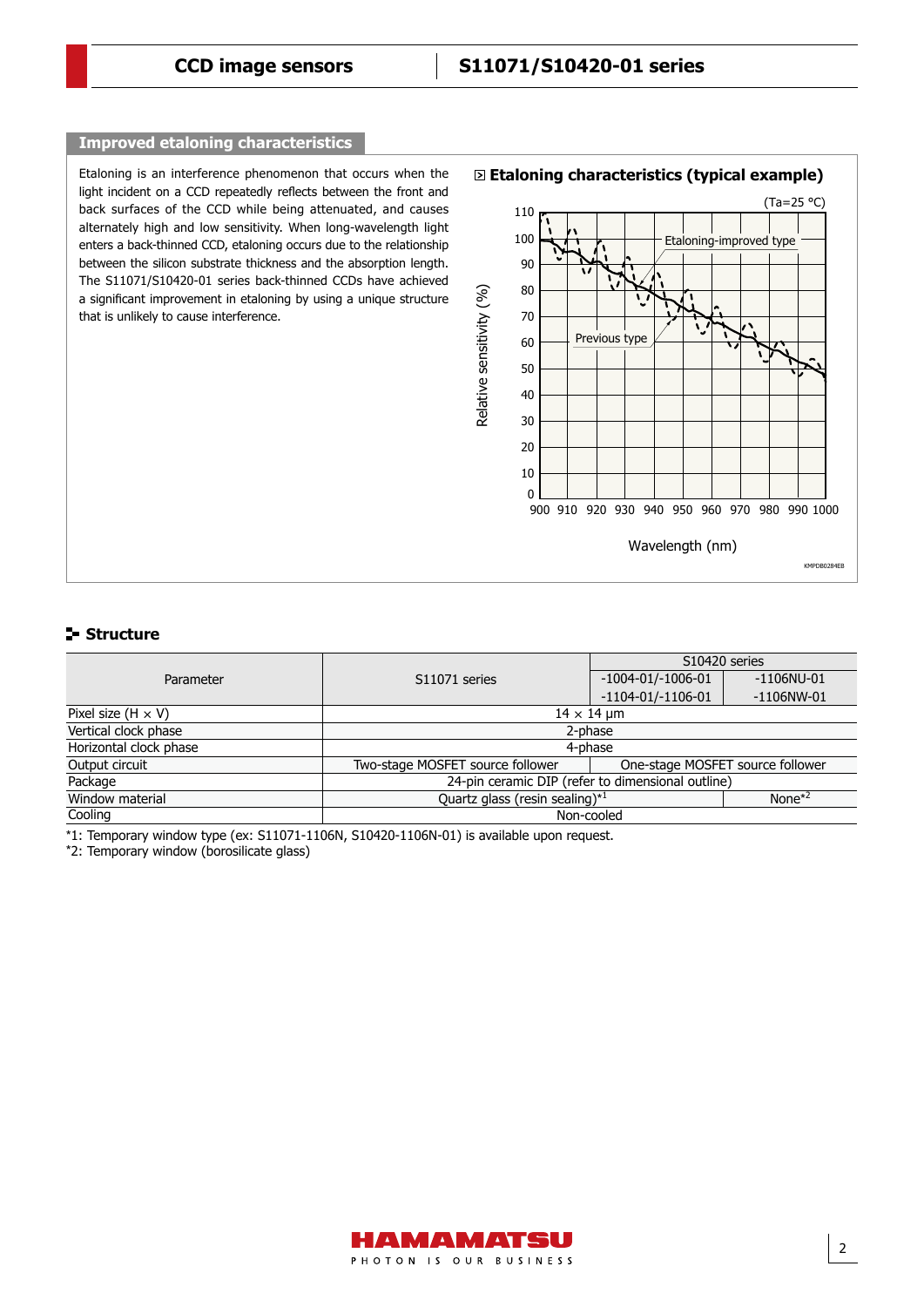# **Absolute maximum ratings (Ta=25 °C)**

| Parameter                               |                  | Symbol                   | Min.   | Typ.                     | Max.  | Unit   |
|-----------------------------------------|------------------|--------------------------|--------|--------------------------|-------|--------|
| Operating temperature*3                 |                  | Topr                     | $-50$  |                          | $+50$ | °C     |
| Storage temperature                     |                  | Tstg                     | $-50$  |                          | $+70$ | °C     |
| Output transistor                       | S11071 series    | <b>VOD</b>               | $-0.5$ |                          | $+25$ | v      |
| drain voltage                           | S10420-01 series |                          | $-0.5$ |                          | $+30$ |        |
| Reset drain voltage                     |                  | <b>VRD</b>               | $-0.5$ |                          | $+18$ | v      |
| Output amplifier return voltage         |                  | Vret                     | $-0.5$ |                          | $+18$ | v      |
| Overflow drain voltage                  |                  | <b>VOFD</b>              | $-0.5$ |                          | $+18$ | v      |
| Vertical input source voltage           |                  | <b>VISV</b>              | $-0.5$ | $\overline{\phantom{0}}$ | $+18$ | v      |
| Horizontal input source voltage         |                  | VISH                     | $-0.5$ | $\qquad \qquad$          | $+18$ | v      |
| Overflow gate voltage                   |                  | <b>VOFG</b>              | $-10$  |                          | $+15$ | v      |
| Vertical input gate voltage             |                  | VIG1V, VIG2V             | -10    |                          | $+15$ | $\vee$ |
| Horizontal input gate voltage           |                  | VIG1H, VIG2H             | $-10$  |                          | $+15$ | v      |
| Summing gate voltage                    |                  | <b>VSG</b>               | -10    |                          | $+15$ | v      |
| Output gate voltage                     |                  | <b>VOG</b>               | $-10$  |                          | $+15$ | v      |
| Reset gate voltage                      |                  | <b>VRG</b>               | $-10$  | $\overline{\phantom{0}}$ | $+15$ | v      |
| Transfer gate voltage                   |                  | VTG                      | $-10$  | -                        | $+15$ | v      |
| Vertical shift register clock voltage   |                  | VP1V, VP2V               | $-10$  |                          | $+15$ | v      |
| Horizontal shift register clock voltage |                  | VP1H, VP2H<br>VP3H, VP4H | $-10$  |                          | $+15$ | v      |

\*3: Package temperature

Note: Exceeding the absolute maximum ratings even momentarily may cause a drop in product quality. Always be sure to use the product within the absolute maximum ratings.

# **Operating conditions (MPP mode, Ta=25 °C)**

| Parameter                                     |                       |             |                              | S11071 series            |              | S10420-01 series         |      |            | <b>Unit</b>              |              |
|-----------------------------------------------|-----------------------|-------------|------------------------------|--------------------------|--------------|--------------------------|------|------------|--------------------------|--------------|
|                                               |                       | Symbol      | Min.                         | Typ.                     | Max.         | Min.                     | Typ. | Max.       |                          |              |
| Output transistor drain voltage               |                       |             | <b>VOD</b>                   | 12                       | 15           | 18                       | 23   | 24         | 25                       | $\mathsf{V}$ |
| Reset drain voltage                           |                       |             | <b>VRD</b>                   | 14                       | 15           | 16                       | 11   | 12         | 13                       | $\vee$       |
| Overflow drain voltage                        |                       |             | <b>VOFD</b>                  | 11                       | 12           | 13                       | 11   | 12         | 13                       | $\vee$       |
| Overflow gate voltage                         |                       |             | <b>VOFG</b>                  | 0                        | 13           | 14                       | 0    | 12         | 13                       | $\vee$       |
| Output gate voltage                           |                       |             | <b>VOG</b>                   | 4                        | 5            | 6                        | 4    | 5          | 6                        | v            |
| Substrate voltage                             |                       |             | <b>VSS</b>                   | $\overline{\phantom{0}}$ | 0            | $\blacksquare$           |      | 0          | $\overline{\phantom{a}}$ | V            |
| Output amplifier return voltage <sup>*4</sup> |                       |             | Vret                         | $\overline{\phantom{0}}$ | $\mathbf{1}$ | 2                        |      |            |                          | $\vee$       |
|                                               | Input source          |             | VISV, VISH                   | $\blacksquare$           | <b>VRD</b>   | $\overline{\phantom{a}}$ |      | <b>VRD</b> | $\overline{\phantom{a}}$ | V            |
| Test point                                    | Vertical input gate   |             |                              | $-9$                     | -8           | $\overline{\phantom{a}}$ | -9   | -8         | $\overline{\phantom{0}}$ | $\vee$       |
|                                               | Horizontal input gate |             | VIG1H, VIG2H                 | $-9$                     | $-8$         |                          | $-9$ | -8         | $\overline{\phantom{a}}$ | V            |
| Vertical shift register clock voltage         |                       | High        | VP1VH, VP2VH                 | 4                        | 6            | 8                        | 4    | 6          | 8                        | $\vee$       |
|                                               |                       | Low         | VP1VL, VP2VL                 | -9                       | -8           | $-7$                     | -9   | -8         | $-7$                     |              |
| Horizontal shift register clock voltage       |                       | High        | VP1HH, VP2HH<br>VP3HH, VP4HH | 4                        | 6            | 8                        | 4    | 6          | 8                        | v            |
|                                               |                       | Low         | VP1HL, VP2HL<br>VP3HL, VP4HL | $-6$                     | $-5$         | $-4$                     | -6   | $-5$       | $-4$                     |              |
|                                               |                       | High        | <b>VSGH</b>                  | 4                        | 6            | 8                        | 4    | 6          | 8                        | $\mathsf{V}$ |
| Summing gate voltage                          |                       | Low         | <b>VSGL</b>                  | -6                       | -5           | $-4$                     | -6   | $-5$       | $-4$                     |              |
| <b>High</b><br>Reset gate voltage<br>Low      |                       |             | <b>VRGH</b>                  | 4                        | 6            | 8                        | 4    | 6          | 8                        | $\vee$       |
|                                               |                       |             | <b>VRGL</b>                  | -6                       | -5           | $-4$                     | -6   | $-5$       | $-4$                     |              |
| Transfer gate voltage                         |                       | <b>High</b> | <b>VTGH</b>                  | 4                        | 6            | 8                        | 4    | 6          | 8                        | $\mathsf{V}$ |
|                                               |                       | Low         | <b>VTGL</b>                  | -9                       | -8           | $-7$                     | -9   | -8         | $-7$                     |              |
| External load resistance                      |                       |             | <b>RL</b>                    | 2.0                      | 2.2          | 2.4                      | 90   | 100        | 110                      | $k\Omega$    |

\*4: Output amplifier return voltage is a positive voltage with respect to Substrate voltage, but the current flows in the direction of flow out of the sensor.

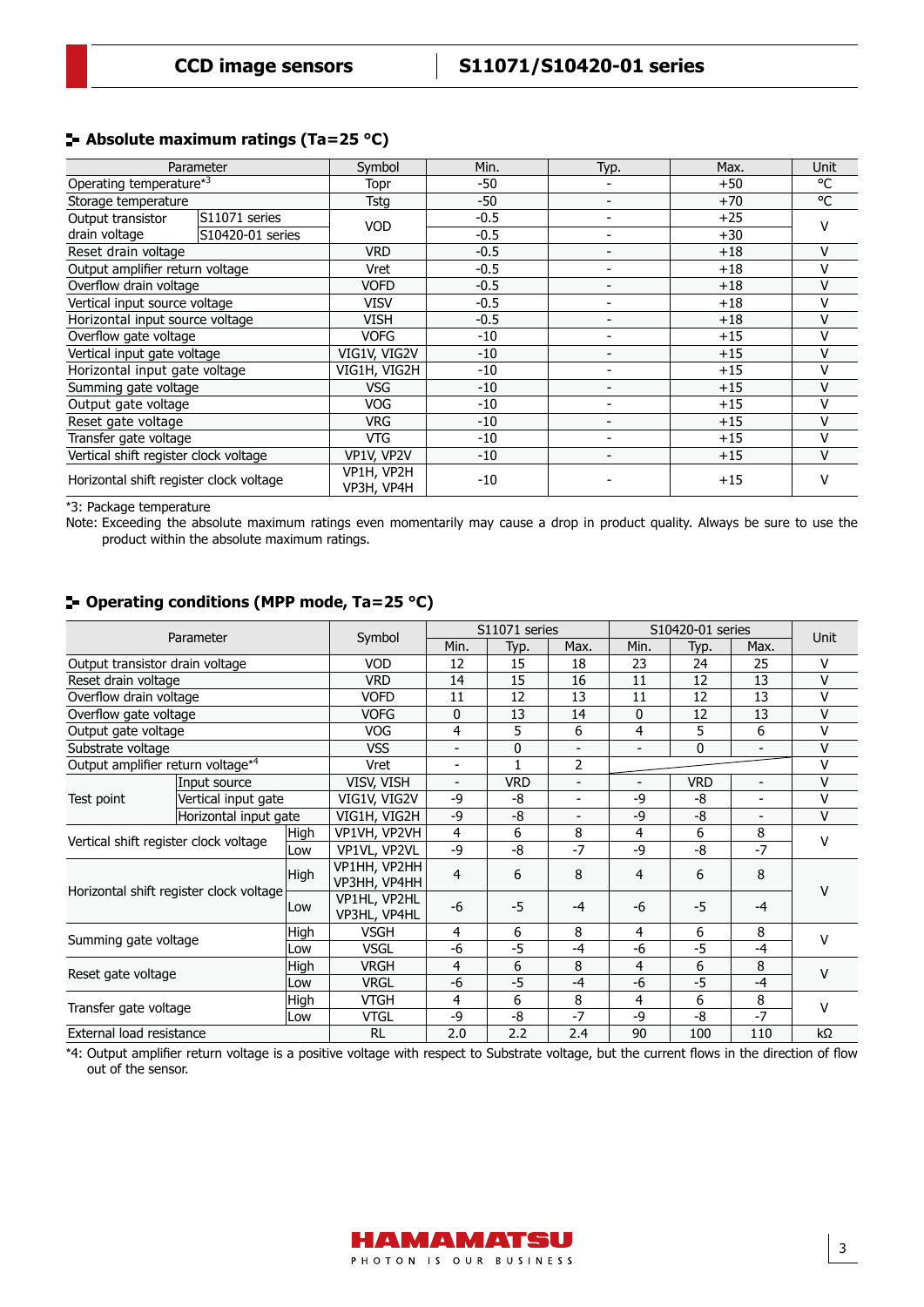# **Electrical characteristics (Ta=25 °C)**

| Parameter                             |                         |            | S11071 series            |         |                          | S10420-01 series         |         |                          |             |
|---------------------------------------|-------------------------|------------|--------------------------|---------|--------------------------|--------------------------|---------|--------------------------|-------------|
|                                       |                         | Symbol     | Min.                     | Typ.    | Max.                     | Min.                     | Typ.    | Max.                     | <b>Unit</b> |
| Signal output frequency <sup>*5</sup> |                         | fc         |                          | 5       | 10                       |                          | 0.25    | 0.5                      | <b>MHz</b>  |
|                                       | $-1004(-01)$            |            |                          | 200     |                          |                          | 200     |                          |             |
| Vertical shift register               | $-1006(-01)$            |            |                          | 600     | $\overline{\phantom{0}}$ |                          | 600     | $\overline{\phantom{0}}$ |             |
| capacitance                           | $-1104(-01)$            | CP1V, CP2V |                          | 400     |                          |                          | 400     |                          | pF          |
|                                       | $-1106(-01)$            |            |                          | 1200    |                          |                          | 1200    | $\overline{\phantom{0}}$ |             |
| Horizontal shift register             | $-1004(-01)/-1006(-01)$ | CP1H, CP2H |                          | 80      | $\blacksquare$           |                          | 80      |                          |             |
| capacitance                           | $-1104(-01)/-1106(-01)$ | СРЗН, СР4Н |                          | 160     | $\overline{\phantom{a}}$ |                          | 160     |                          | pF          |
| Summing gate capacitance              |                         | <b>Csg</b> |                          | 10      |                          |                          | 10      |                          | pF          |
| Reset gate capacitance                |                         | <b>CRG</b> | $\overline{\phantom{0}}$ | 10      | $\blacksquare$           |                          | 10      |                          | pF          |
|                                       | $-1004(-01)/-1006(-01)$ |            |                          | 30      | $\blacksquare$           | $\overline{\phantom{0}}$ | 30      | $\overline{\phantom{0}}$ |             |
| Transfer gate capacitance             | $-1104(-01)/-1106(-01)$ | <b>CTG</b> |                          | 60      |                          |                          | 60      | $\overline{\phantom{0}}$ | pF          |
| Charge transfer efficiency*6          |                         | <b>CTE</b> | 0.99995                  | 0.99999 | $\blacksquare$           | 0.99995                  | 0.99999 |                          |             |
| DC output level*5                     |                         | Vout       |                          | 8       | 9                        | 17                       | 18      | 19                       | v           |
| Output impedance*5                    |                         | Zo         |                          | 0.3     | $\blacksquare$           |                          | 10      | $\overline{\phantom{0}}$ | kΩ          |
| Power consumption*5 *7                |                         | P          | $\overline{\phantom{0}}$ | 75      | $\overline{\phantom{0}}$ |                          | 4       | $\overline{\phantom{0}}$ | mW          |

\*5: The values depend on the load resistance. (S11071 series: VOD=15 V, RL=2.2 kΩ, S10420-01 series: VOD=24 V, RL=100 kΩ)

\*6: Charge transfer efficiency per pixel, measured at half of the full well capacity

\*7: Power consumption of the on-chip amplifier plus load resistance

# **Electrical and optical characteristics (Ta=25 °C, unless otherwise noted)**

| Parameter                      |              | Symbol      | S11071 series |                |                | S10420-01 series               |                |                          | Unit            |  |
|--------------------------------|--------------|-------------|---------------|----------------|----------------|--------------------------------|----------------|--------------------------|-----------------|--|
|                                |              |             | Min.          | Typ.           | Max.           | Min.                           | Typ.           | Max.                     |                 |  |
| Saturation output voltage      |              | Vsat        |               | $Fw \times CE$ | -              | $\overline{\phantom{a}}$       | $Fw \times CE$ |                          |                 |  |
| Full well capacity             | Vertical     | Fw          | 50            | 60             | $\blacksquare$ | 50                             | 60             |                          | ke <sup>-</sup> |  |
|                                | Horizontal   |             | 150           | 200            | $\blacksquare$ | 250                            | 300            |                          |                 |  |
| Conversion efficiency*8        |              | <b>CE</b>   |               | 8              | 9              | 5.5                            | 6.5            | 7.5                      | $\mu$ V/e       |  |
| Dark current*9                 |              | DS          |               | 50             | 500            |                                | 50             | 500                      | e-/pixel/s      |  |
| Readout noise*10               |              | Nread       |               | 23             | 28             |                                | 6              | 15                       | $e-$ rms        |  |
| Dynamic range*11               | Line binning | Drange      | 6520          | 8700           | $\blacksquare$ | 41700                          | 50000          | $\overline{\phantom{0}}$ |                 |  |
| Spectral response range        |              |             |               |                | 200 to 1100    |                                |                |                          |                 |  |
|                                |              | Λ           |               | 200 to 1100    |                | 120 to 1100 (S10420-1106NW-01) |                |                          | nm              |  |
| Photoresponse nonuniformity*12 |              | <b>PRNU</b> |               | ±3             | ±10            |                                | $\pm 3$        | ±10                      | $\%$            |  |

\*8: The values depend on the load resistance. (S11071 series: VOD=15 V, RL=2.2 kΩ, S10420-01 series: VOD=24 V, RL=100 kΩ) \*9: Dark current is reduced to half for every 5 to 7 °C decrease in temperature.

\*10: S11071 series (temperature: 25 °C): fc=2 MHz, S10420-01 series (temperature: -40 °C): fc=20 kHz

\*11: Dynamic range = Full well capacity / Readout noise

\*12: Measured at one-half of the saturation output (full well capacity) using LED light (peak emission wavelength: 660 nm) Photoresponse nonuniformity =  $\frac{\text{Fixed pattern noise (peak to peak)}}{\text{Signal}} \times 100 \text{ [%]}$ 



4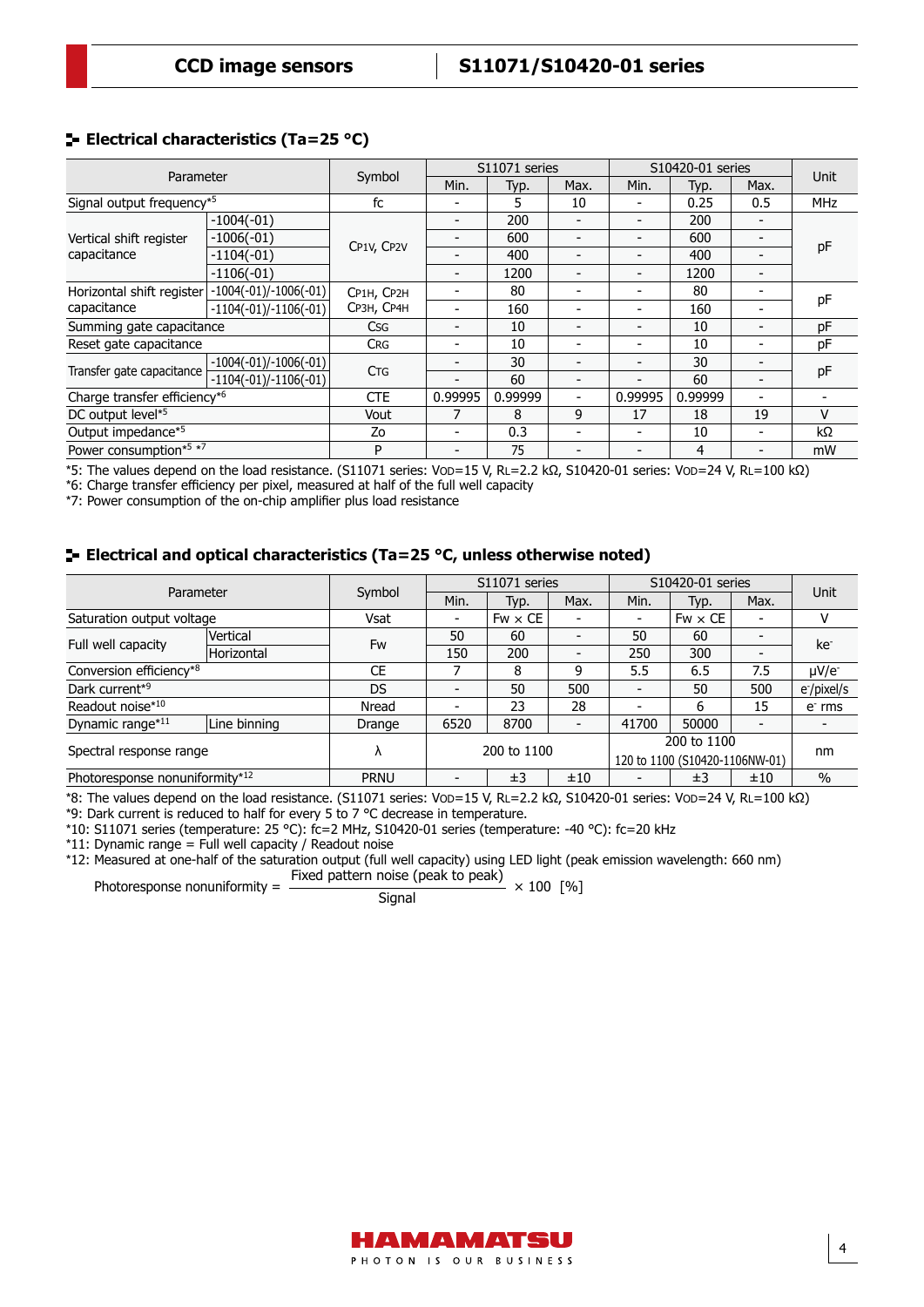

# **Spectral response (typical example, without window)\*<sup>13</sup>**





# (Typ. Ta=25 °C) 100 80 Transmittance (%) Transmittance (%) 60 40 20  $\frac{0}{200}$ 200 300 400 500 600 700 800 900 1000 1100 Wavelength (nm)

#### **Spectral transmittance characteristic of window material**

KMPDB0303EB

#### AMAMATSU PHOTON IS OUR BUSINESS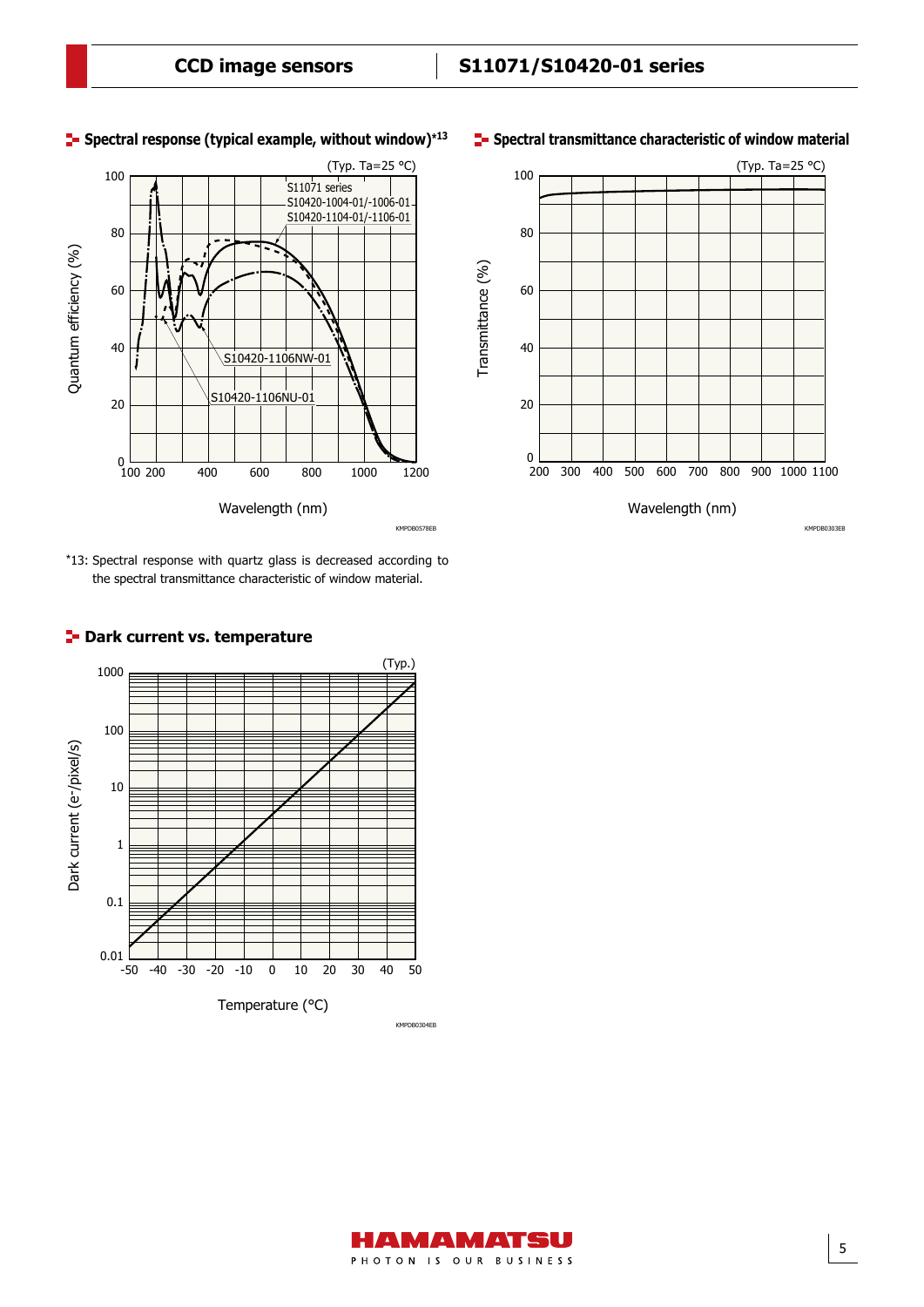

### **Device structure (conceptual drawing of top view in dimensional outline)**

Note: When viewed from the light input side, the horizontal shift register is covered by the thick area of the silicon (insensitive area), but long-wavelength light may pass through the insensitive silicon area. This light may be received by the horizontal shift register. Take measures such as shielding the light.



Note: When viewed from the light input side, the horizontal shift register is covered by the thick area of the silicon (insensitive area), but long-wavelength light may pass through the insensitive silicon area. This light may be received by the horizontal shift register. Take measures such as shielding the light.



6

KMPDC0269EC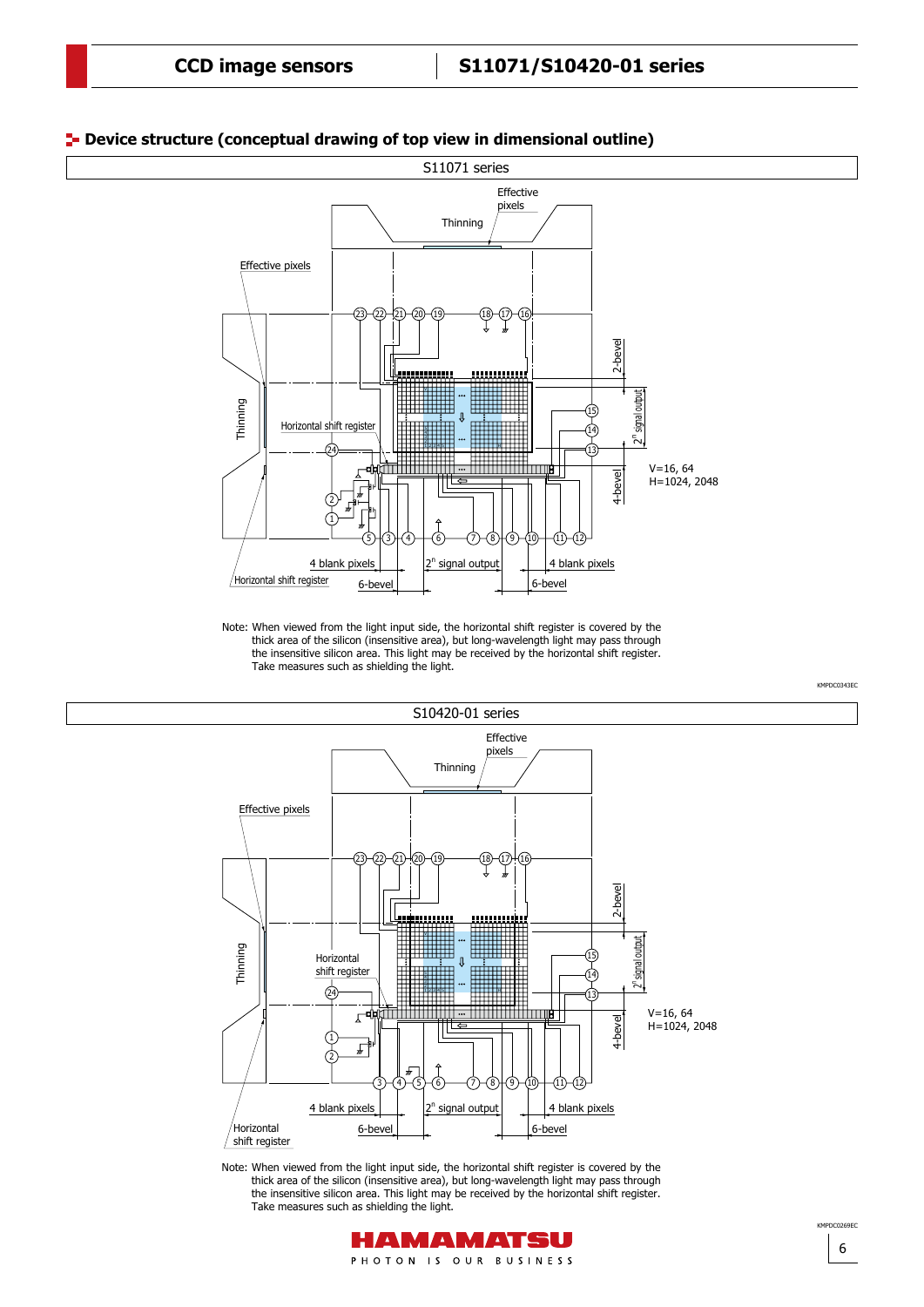# **Timing chart (line binning)**



: S11071/S10420-1104, -1106

KMPDC0270ED

| Parameter           |                                    |             | S11071 series |                          | S10420-01 series         |      |                          |                          |           |
|---------------------|------------------------------------|-------------|---------------|--------------------------|--------------------------|------|--------------------------|--------------------------|-----------|
|                     |                                    | Symbol      | Min.          | Typ.                     | Max.                     | Min. | Typ.                     | Max.                     | Unit      |
|                     | Pulse width*14                     | Tpwv        |               | 8                        | $\overline{\phantom{0}}$ | 6    | 8                        |                          | μs        |
| <b>P1V, P2V, TG</b> | Rise and fall times* <sup>14</sup> | Tprv, Tpfv  | 20            | $\overline{\phantom{0}}$ | $\overline{\phantom{0}}$ | 20   | -                        |                          | ns        |
|                     | Pulse width*14                     | Tpwh        | 50            | 100                      | $\overline{\phantom{a}}$ | 1000 | 2000                     | $\,$                     | ns        |
| P1H, P2H, P3H, P4H  | Rise and fall times*14             | Tprh, Tpfh  | 10            | -                        | $\overline{\phantom{0}}$ | 10   | ۰                        | $\blacksquare$           | ns        |
|                     | Pulse overlap time                 | Tovrh       | 25            | 50                       | $\overline{\phantom{0}}$ | 500  | 1000                     | $\overline{\phantom{0}}$ | ns        |
|                     | Duty ratio*14                      |             | 40            | 50                       | 60                       | 40   | 50                       | 60                       | $\%$      |
|                     | Pulse width*14                     | <b>Tpws</b> | 50            | 100                      | $\overline{\phantom{a}}$ | 1000 | 2000                     | $\blacksquare$           | ns        |
| SG                  | Rise and fall times* <sup>14</sup> | Tprs, Tpfs  | 10            | $\blacksquare$           | $\overline{\phantom{0}}$ | 10   | $\overline{\phantom{a}}$ |                          | ns        |
|                     | Pulse overlap time                 | Tovrh       | 25            | 50                       | $\overline{\phantom{0}}$ | 500  | 1000                     | $\blacksquare$           | ns        |
|                     | Duty ratio*14                      |             | 40            | 50                       | 60                       | 40   | 50                       | 60                       | $\%$      |
| <b>RG</b>           | Pulse width                        | Tpwr        | 5.            | 50                       | $\overline{\phantom{0}}$ | 100  | 1000                     | $\blacksquare$           | ns        |
|                     | Rise and fall times                | Tprr, Tpfr  | 5             | -                        | $\overline{\phantom{0}}$ | 5    | $\overline{\phantom{0}}$ | $\blacksquare$           | ns        |
| TG-P1H              | Overlap time                       | Tovr        |               | 2                        | $\overline{\phantom{0}}$ |      | $\overline{2}$           |                          | <b>US</b> |

\*14: Symmetrical clock pulses should be overlapped at 50% of maximum pulse amplitude.

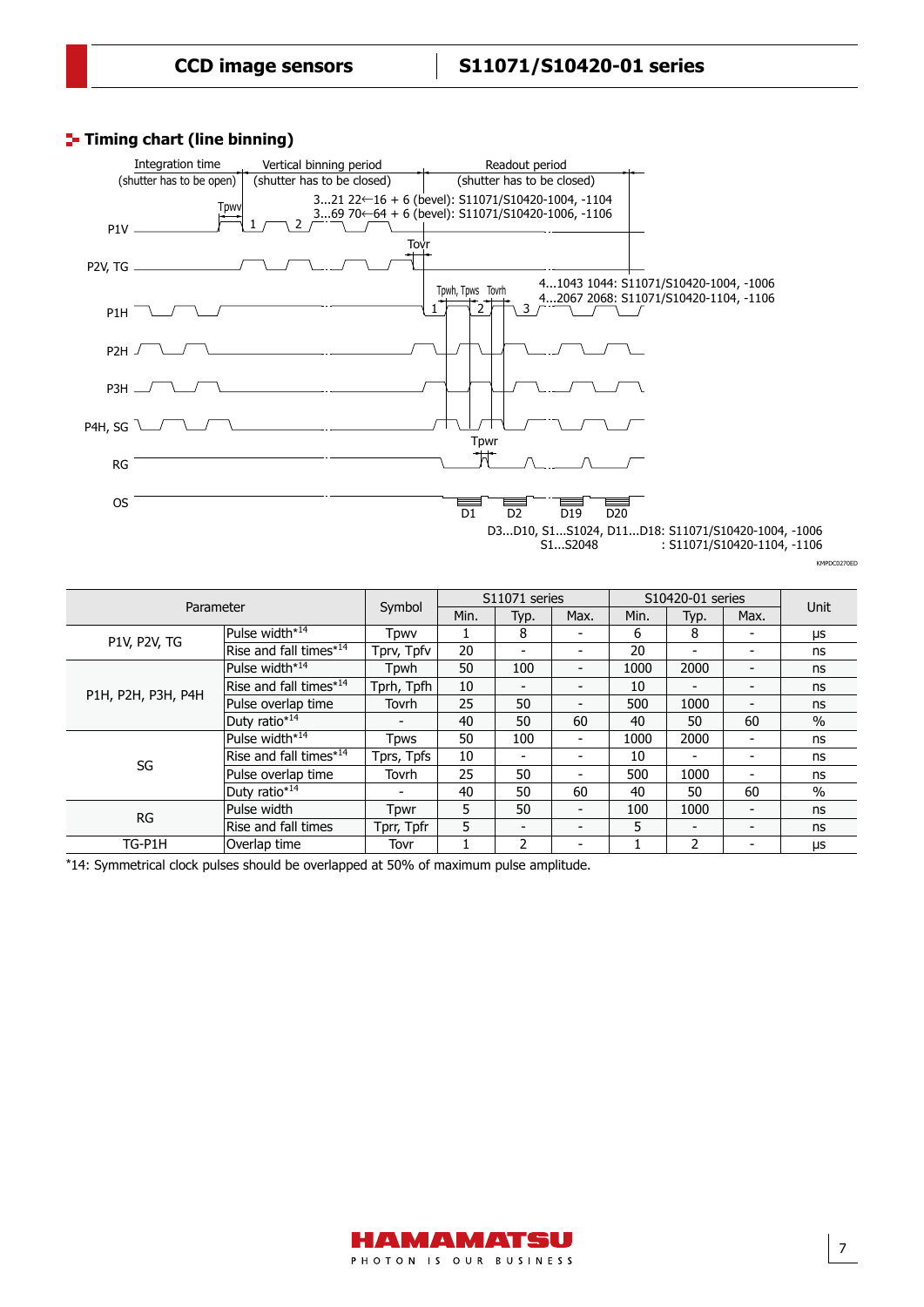# **Dimensional outline (unit: mm)**





HAMAMATSU PHOTON IS OUR BUSINESS

8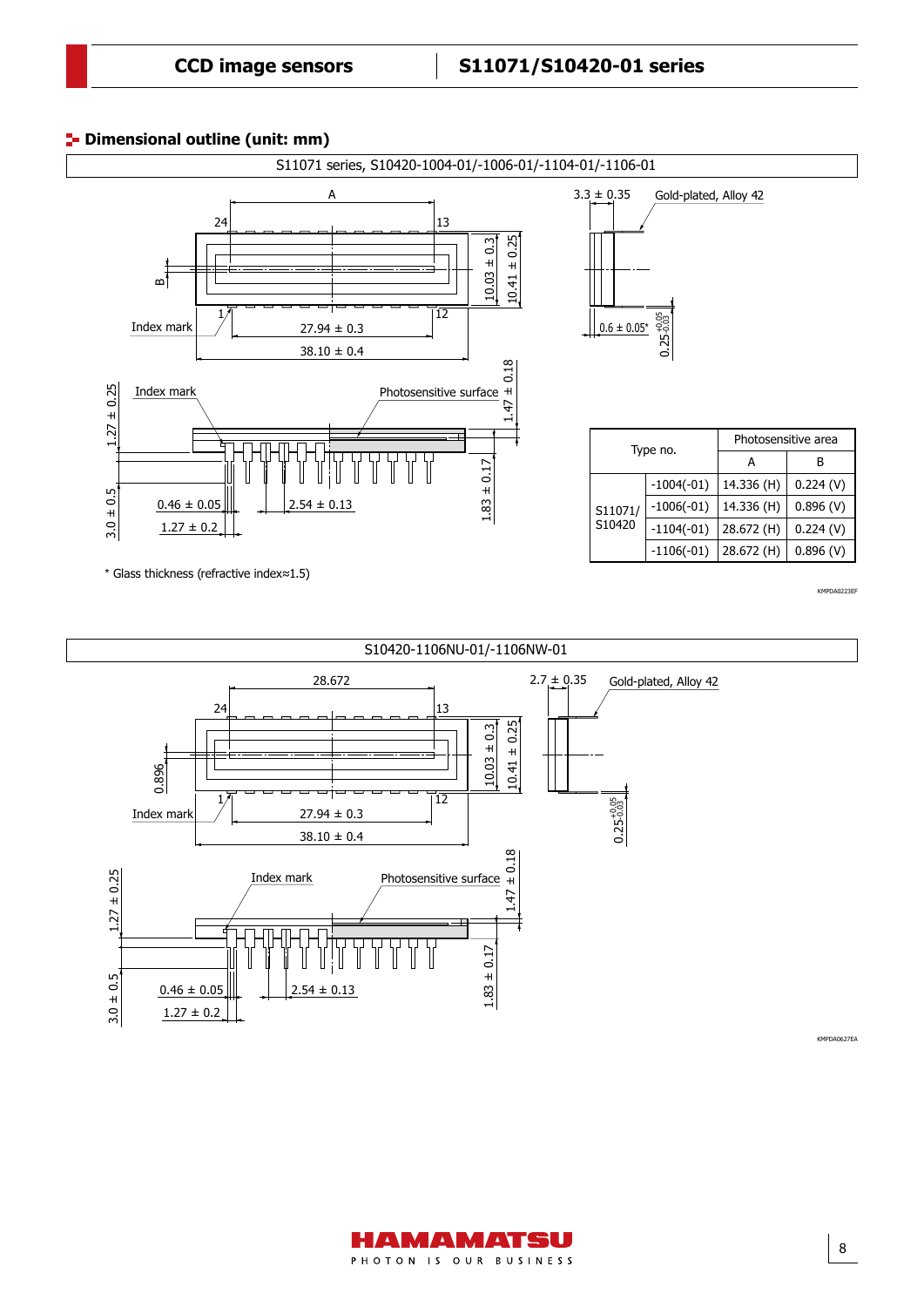# **Pin connections**

|                         | S11071 series    |                                      |                             |  |  |  |  |
|-------------------------|------------------|--------------------------------------|-----------------------------|--|--|--|--|
| Pin no.                 | Symbol           | Function                             | Remark (standard operation) |  |  |  |  |
|                         | <b>OS</b>        | Output transistor source             | $RL = 2.2 k\Omega$          |  |  |  |  |
| 2                       | OD               | Output transistor drain              | $+15V$                      |  |  |  |  |
| 3                       | OG               | Output gate                          | $+5V$                       |  |  |  |  |
| $\overline{\mathbf{4}}$ | SG               | Summing gate                         | Same pulse as P4H           |  |  |  |  |
| 5                       | Vret             | Output amplifier return              | $+1V$                       |  |  |  |  |
| 6                       | <b>RD</b>        | Reset drain                          | $+15V$                      |  |  |  |  |
| 7                       | P <sub>4</sub> H | CCD horizontal register clock-4      |                             |  |  |  |  |
| 8                       | P <sub>3</sub> H | CCD horizontal register clock-3      |                             |  |  |  |  |
| 9                       | P <sub>2</sub> H | CCD horizontal register clock-2      |                             |  |  |  |  |
| 10                      | P <sub>1</sub> H | CCD horizontal register clock-1      |                             |  |  |  |  |
| 11                      | IG2H             | Test point (horizontal input gate-2) | -8 V                        |  |  |  |  |
| 12                      | IG1H             | Test point (horizontal input gate-1) | $-8V$                       |  |  |  |  |
| 13                      | <b>OFG</b>       | Over flow gate                       | $+13V$                      |  |  |  |  |
| 14                      | <b>OFD</b>       | Over flow drain                      | $+12V$                      |  |  |  |  |
| 15                      | <b>ISH</b>       | Test point (horizontal input source) | Connect to RD               |  |  |  |  |
| 16                      | <b>ISV</b>       | Test point (vertical input source)   | Connect to RD               |  |  |  |  |
| 17                      | SS               | Substrate                            | <b>GND</b>                  |  |  |  |  |
| 18                      | <b>RD</b>        | Reset drain                          | $+15V$                      |  |  |  |  |
| 19                      | IG2V             | Test point (vertical input gate-2)   | -8 V                        |  |  |  |  |
| 20                      | IG1V             | Test point (vertical input gate-1)   | -8 V                        |  |  |  |  |
| 21                      | P <sub>2V</sub>  | CCD vertical register clock-2        |                             |  |  |  |  |
| 22                      | P <sub>1</sub> V | CCD vertical register clock-1        |                             |  |  |  |  |
| 23                      | TG               | Transfer gate                        | Same pulse as P2V           |  |  |  |  |
| 24                      | RG               | Reset gate                           |                             |  |  |  |  |

| S10420-01 series |                  |                                      |                             |  |  |  |
|------------------|------------------|--------------------------------------|-----------------------------|--|--|--|
| Pin no.          | Symbol           | <b>Function</b>                      | Remark (standard operation) |  |  |  |
| 1                | <b>OS</b>        | Output transistor source             | $RL = 100$ kΩ               |  |  |  |
| $\overline{2}$   | <b>OD</b>        | Output transistor drain              | $+24V$                      |  |  |  |
| 3                | OG               | Output gate                          | $+5V$                       |  |  |  |
| 4                | SG               | Summing gate                         | Same pulse as P4H           |  |  |  |
| 5                | SS               | Substrate                            | <b>GND</b>                  |  |  |  |
| 6                | <b>RD</b>        | Reset drain                          | $+12V$                      |  |  |  |
| 7                | P <sub>4</sub> H | CCD horizontal register clock-4      |                             |  |  |  |
| 8                | P <sub>3</sub> H | CCD horizontal register clock-3      |                             |  |  |  |
| 9                | P <sub>2</sub> H | CCD horizontal register clock-2      |                             |  |  |  |
| 10               | P <sub>1</sub> H | CCD horizontal register clock-1      |                             |  |  |  |
| 11               | IG2H             | Test point (horizontal input gate-2) | -8 V                        |  |  |  |
| 12               | IG1H             | Test point (horizontal input gate-1) | -8 V                        |  |  |  |
| 13               | OFG              | Over flow gate                       | $+12V$                      |  |  |  |
| 14               | <b>OFD</b>       | Over flow drain                      | $+12V$                      |  |  |  |
| 15               | <b>ISH</b>       | Test point (horizontal input source) | Connect to RD               |  |  |  |
| 16               | <b>ISV</b>       | Test point (vertical input source)   | Connect to RD               |  |  |  |
| 17               | SS               | Substrate                            | <b>GND</b>                  |  |  |  |
| 18               | <b>RD</b>        | Reset drain                          | $+12V$                      |  |  |  |
| 19               | IG2V             | Test point (vertical input gate-2)   | -8 V                        |  |  |  |
| 20               | IG1V             | Test point (vertical input gate-1)   | -8 V                        |  |  |  |
| 21               | P <sub>2V</sub>  | CCD vertical register clock-2        |                             |  |  |  |
| 22               | P <sub>1</sub> V | CCD vertical register clock-1        |                             |  |  |  |
| 23               | TG               | Transfer gate                        | Same pulse as P2V           |  |  |  |
| 24               | RG               | Reset gate                           |                             |  |  |  |

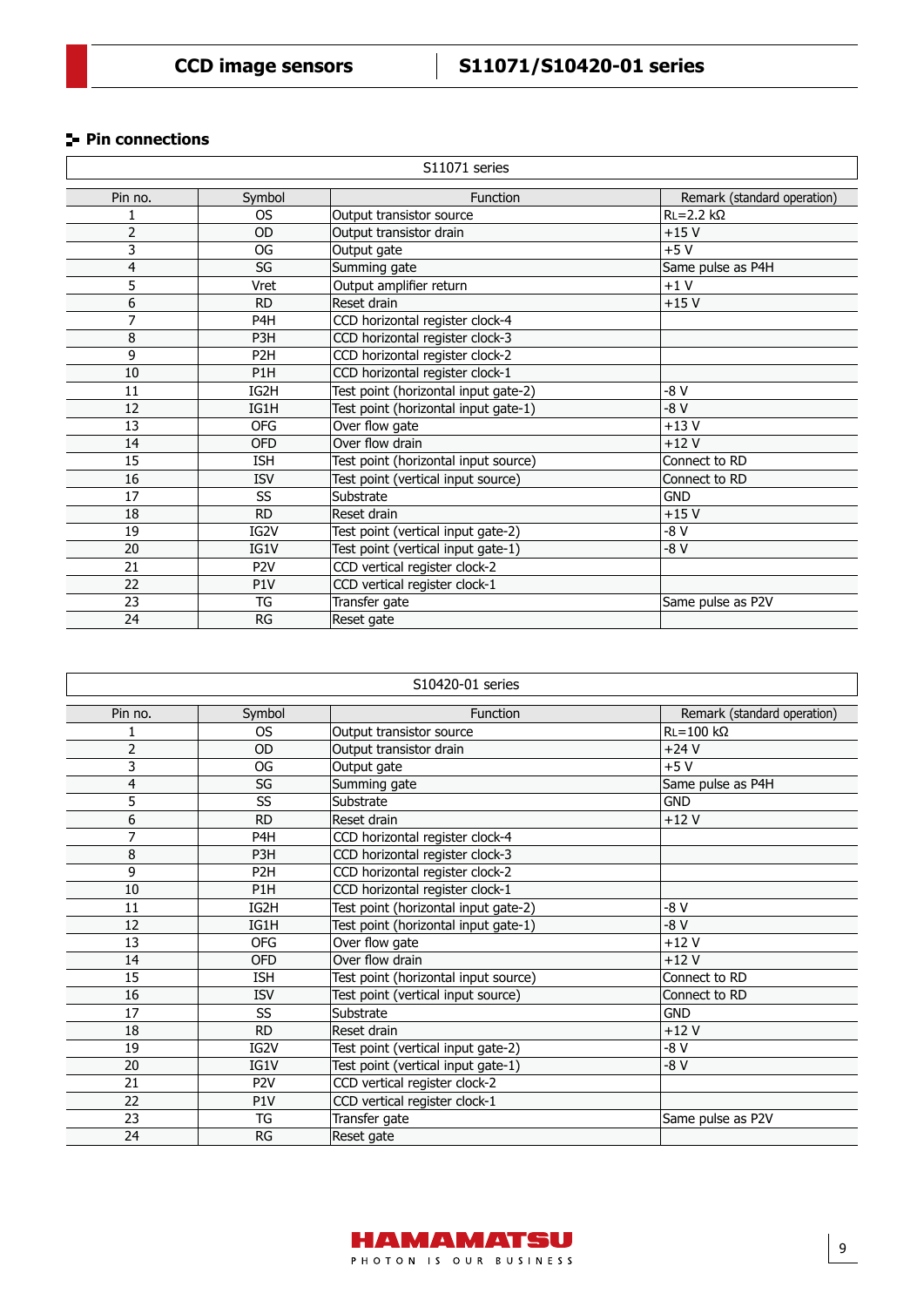# **CCD image sensors S11071/S10420-01 series**

## **Precautions (electrostatic countermeasures)**

**Electrostatic countermeasures** 

・Handle these sensors with bare hands or wearing cotton gloves. In addition, wear anti-static clothing or use a wrist band with an earth ring, in order to prevent electrostatic damage due to electrical charges from friction.

- ・Avoid directly placing these sensors on a work-desk or work-bench that may carry an electrostatic charge.
- ・Provide ground lines or ground connection with the work-floor, work-desk and work-bench to allow static electricity to discharge.
- ・Ground the tools used to handle these sensors, such as tweezers and soldering irons.

It is not always necessary to provide all the electrostatic measures stated above. Implement these measures according to the amount of damage that occurs.

■ Handling the temporary window type (S10420-1106NU-01/-1106NW-01)

・ Never touch or wipe the photosensitive surface. It will adversely affect the characteristics.

# **Related information**

[www.hamamatsu.com/sp/ssd/doc\\_en.html](https://www.hamamatsu.com/sp/ssd/doc_en.html)

- **Precautions**
- ∙ Disclaimer
- ∙ Image sensors
- ∙ Unsealed products
- Technical information
- ∙ FFT-CCD area image sensor

Driver circuits for CCD image sensor C11287-01/C11288-01 [sold separately]

The C11287-01, C11288-01 are driver circuits designed for HAMAMATSU CCD image sensors. The C11287-01 is for S10420-01 series, S16010 series and S14650 series. The C11288-01 is for S11071 series and S14660 series. The C11287-01, C11288-01 can be used in spectrometers, etc. when combined with the CCD image sensor.

# **Features**

- **Built-in 16-bit A/D converter**
- **Interface to computer: USB 2.0**
- **Power supply: USB bus power operation (C11287-01) DC+5 V operation (C11288-01)**



C11287-01/C11288-01